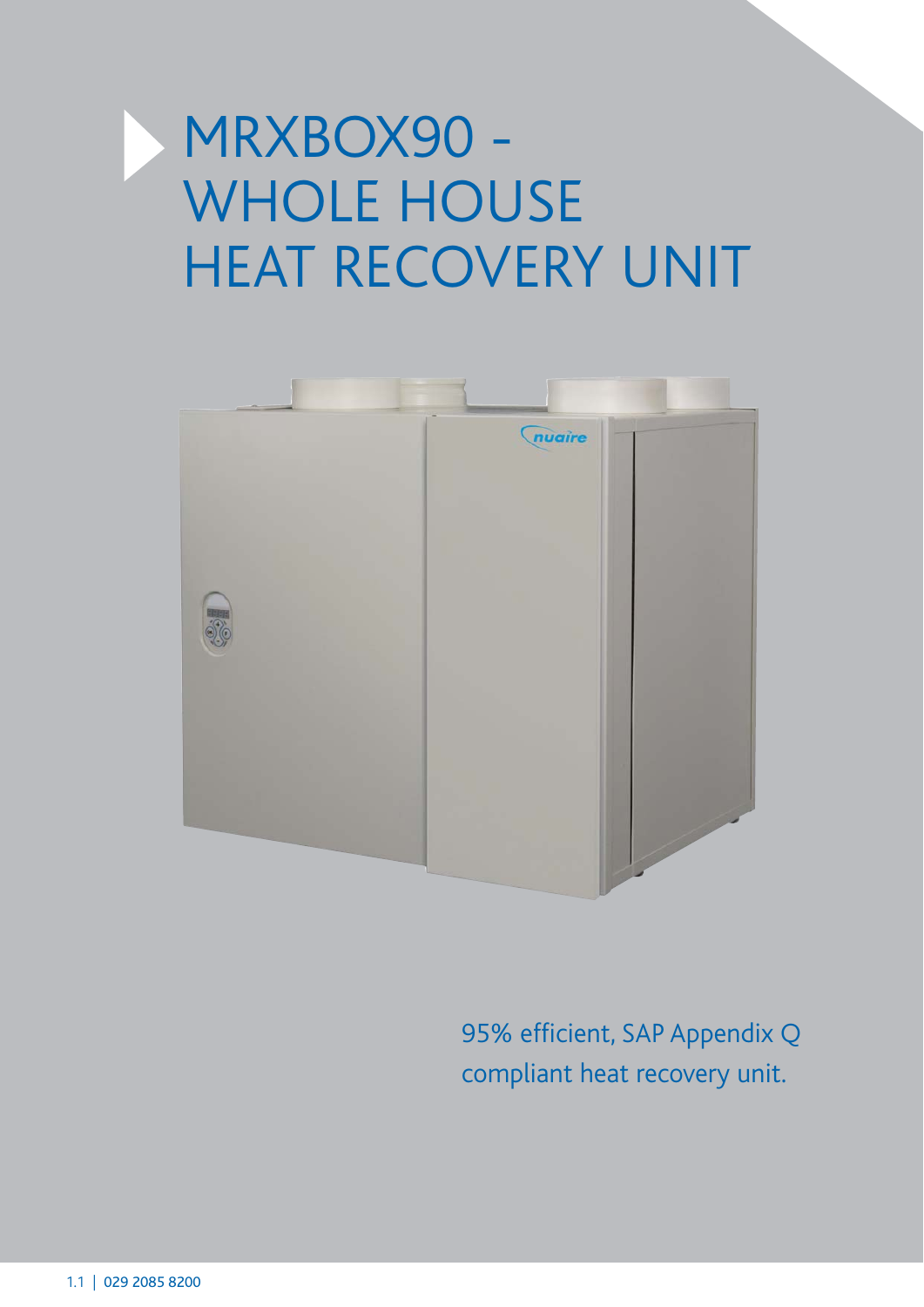

### **BENEFITS**

- **High efficiency** 95% efficient, with DC motors using 50% less energy than traditional fans.
- **Meets regulations** SAP Appendix Q Compliant. (Unit listed).
- **Extremely low noise levels** Acoustic insulation ensures the ideal solution for loft or cupboard installations.
- **Guaranteed constant airflow** 2 self adjusting fans provide constant fresh air.
- **Healthy environment** Removes up to 95% of the dust from the atmosphere.
- **Low and easy maintenance**  Unit is fitted with filter indication display. Easy access to filters via "tool free" hinged door.
- **Simple to set up** Units have a display for easy installation.
- **Automatic summer bypass as standard** Models L and M have summer bypass as

standard. Unit continuously monitors the temperature inside and outsde and will bypass the heat exchanger when appropriate.

- **Advice and installation service** Please contact Nuaire on 02920 858 200 (or email drawings@nuaire.co.uk) for advice on ventilation solutions and installation service.
- **Multi option controls and sensors** Inbuilt controls that automatically adjust the fan speed to suit the individual systems pressure drop.

Wide choice of controls including 3 speed trickle/boost and purge and optional wireless remote control.

- **G4 Filter as standard** G4 filter shown below.
- **5 year warranty** For peace of mind.







Removable filters. The motion of Facia mounted control panel.



Optional receiver. Optional wireless remote control.



Speed selector switch (included).

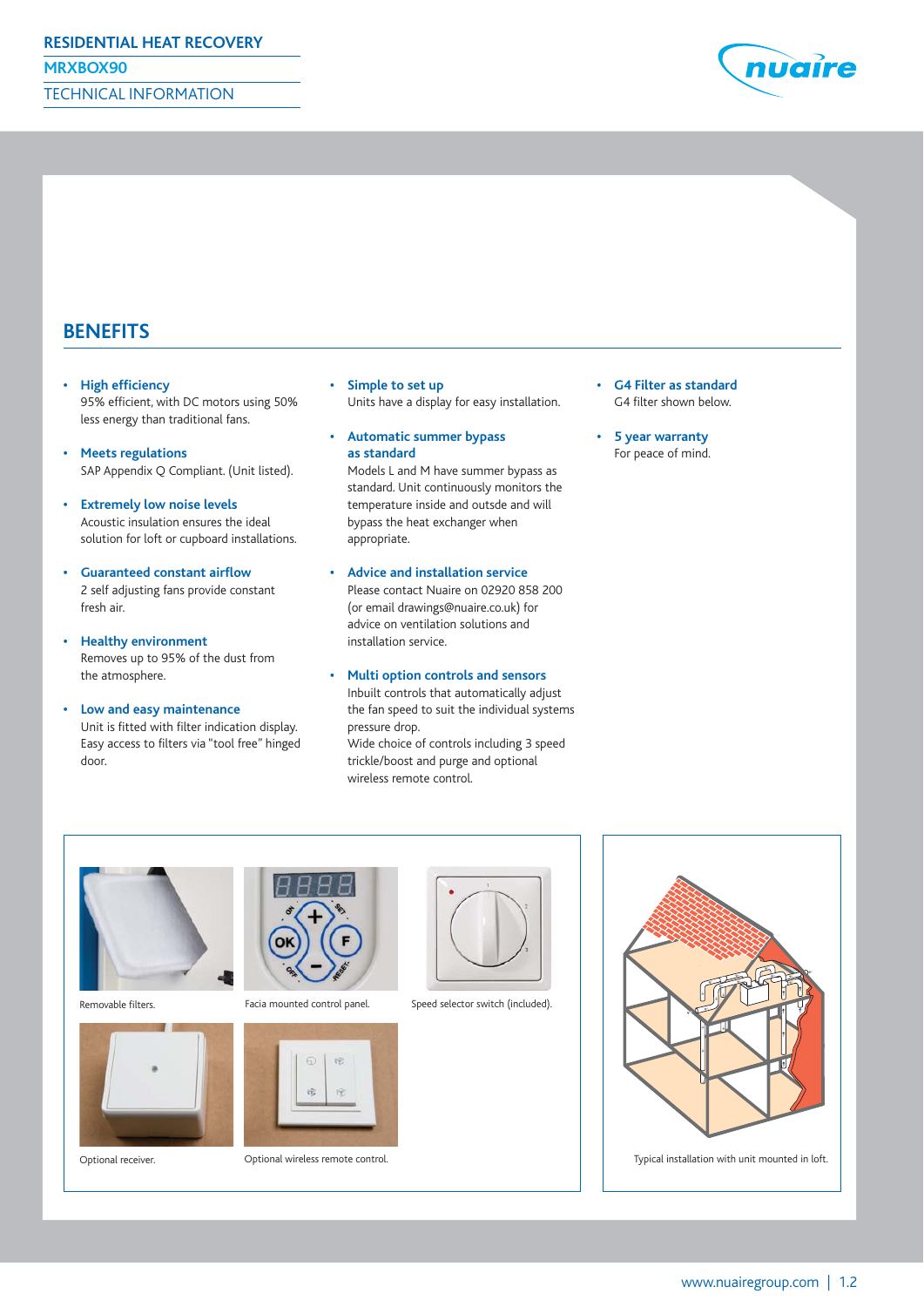#### **Performance - MRXBOX90 range Casing**







#### **Code descriptions**



1. Multi-room Supply and extract heat recovery

- 2. Range
- 3. Efficiency
- 4. Size: S: small, M: medium and L: large

Note: Speeds 1, 2 and 3 are factory default settings and can be adjusted to suit individual requirements.



## Air Performance of MRXBOX90S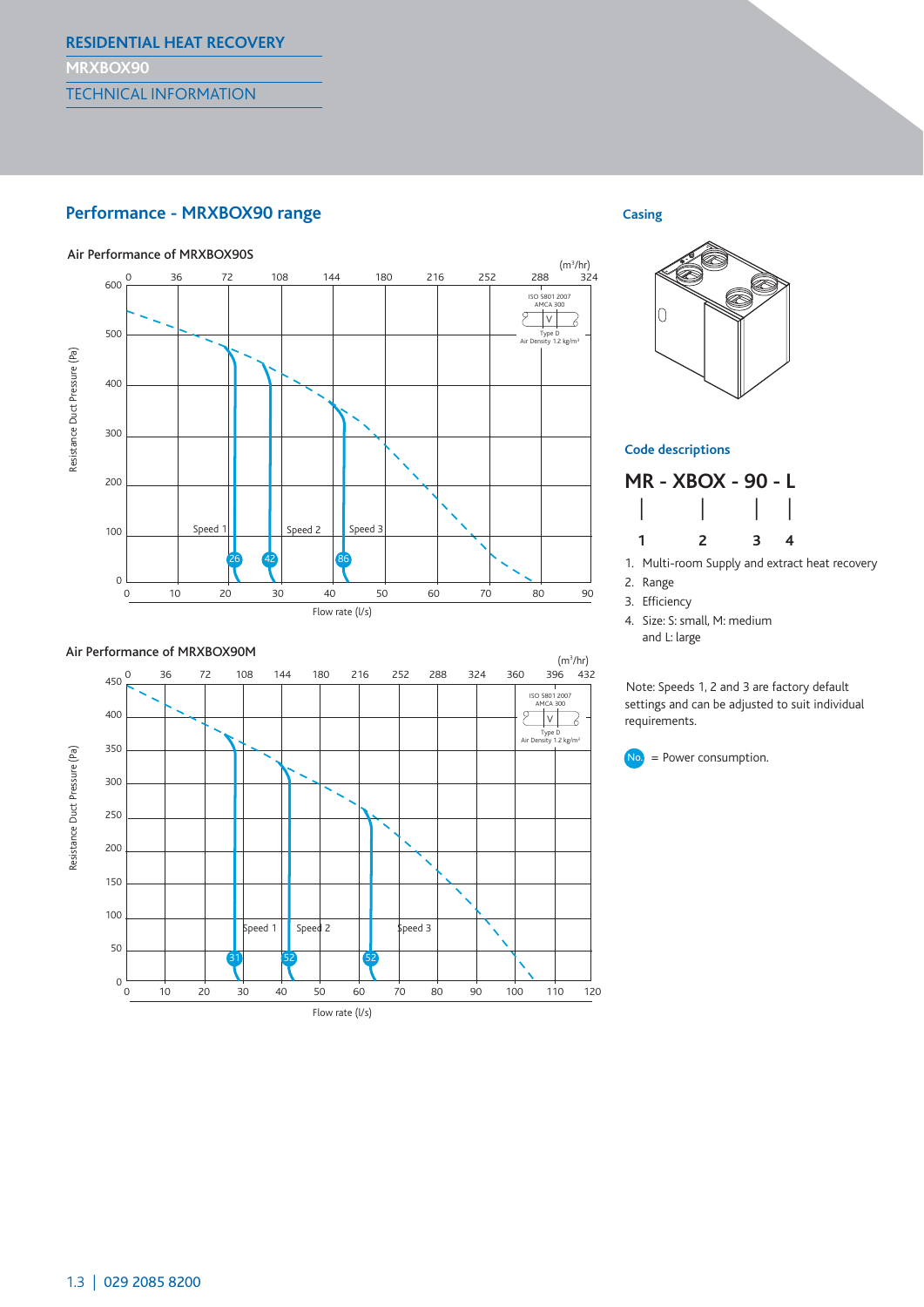

#### **Performance - MRXBOX90 range cont.**



#### **MRXBOX90**

#### **ELECTRICAL, SOUND & WEIGHT**

|                |           |                | Total motor Full load |         |                 |    | Induct Sound Power Levels dB re 1pW |     |     |    |                |                |                 | <b>Breakout</b> |        |
|----------------|-----------|----------------|-----------------------|---------|-----------------|----|-------------------------------------|-----|-----|----|----------------|----------------|-----------------|-----------------|--------|
|                |           |                | power                 | current |                 |    |                                     |     |     |    |                |                |                 | dBA             | Weight |
| Speed          | Code      | Phase          | kW                    | amps    |                 | 63 | 125                                 | 250 | 500 | 1K | 2K             | 4K             | <b>8K</b>       | @3m             | Kg     |
|                | mrXbox90S | $\mathbf{1}$   | 26                    | 0.18    | <b>Breakout</b> | 42 | $\overline{37}$                     | 31  | 27  | 22 | 14             | $7^{-}$        | $\overline{7}$  | 29              | 28     |
|                |           |                |                       |         | Supply          | 41 | 41                                  | 40  | 42  | 42 | 33             | 23             | 17              |                 |        |
|                |           |                |                       |         | Extract         | 41 | 34                                  | 31  | 29  | 20 | 13             | $7^{\circ}$    | 8               |                 |        |
| $\mathsf{Z}$   | mrXbox90S | $\overline{1}$ | 42                    | 0.28    | Breakout        | 43 | 43                                  | 38  | 32  | 28 | 21             | 16             | 10              | 35              |        |
|                |           |                |                       |         | Supply          | 47 | 48                                  | 47  | 50  | 50 | 41             | 33             | 26              |                 |        |
|                |           |                |                       |         | Extract         | 44 | 39                                  | 35  | 34  | 26 | 19             | 12             | 9               |                 |        |
| $\overline{3}$ | mrXbox90S | $\overline{1}$ | 86                    | 0.57    | <b>Breakout</b> | 51 | 57                                  | 43  | 43  | 39 | 34             | 30             | 25              | 45              |        |
|                |           |                |                       |         | Supply          | 55 | 61                                  | 57  | 60  | 60 | 53             | 46             | 41              |                 |        |
|                |           |                |                       |         | Extract         | 52 | 49                                  | 45  | 44  | 36 | 30             | 24             | 11              |                 |        |
| $\mathbf{1}$   | mrXbox90M | $\overline{1}$ | 31                    | 0.22    | Breakout        | 41 | 30                                  | 26  | 24  | 17 | 10             | $\overline{3}$ | 10              | 25              | 35     |
|                |           |                |                       |         | Supply          | 44 | 39                                  | 39  | 39  | 39 | 29             | 21             | 15              |                 |        |
|                |           |                |                       |         | Extract         | 39 | 30                                  | 20  | 21  | 13 | 4              | 6              | 13              |                 |        |
| $\overline{2}$ | mrXbox90M | $\overline{1}$ | 52                    | 0.36    | <b>Breakout</b> | 46 | 38                                  | 35  | 32  | 27 | 21             | 13             | 13              | 33              |        |
|                |           |                |                       |         | Supply          | 48 | 48                                  | 46  | 49  | 49 | 40             | 35             | 27              |                 |        |
|                |           |                |                       |         | Extract         | 44 | 44                                  | 37  | 36  | 31 | 22             | 19             | 15              |                 |        |
| 3              | mrXbox90M | $\overline{1}$ | 112                   | 0.74    | <b>Breakout</b> | 50 | 43                                  | 43  | 38  | 34 | 29             | 23             | 22              | 40              |        |
|                |           |                |                       |         | Supply          | 55 | 57                                  | 56  | 60  | 58 | 52             | 47             | 41              |                 |        |
|                |           |                |                       |         | Extract         | 49 | 47                                  | 39  | 38  | 33 | 25             | 21             | 15              |                 |        |
| $\mathbf{1}$   | mrXbox90L | $\mathbf{1}$   | 23                    | 0.17    | <b>Breakout</b> | 45 | 38                                  | 36  | 32  | 26 | 18             | $\overline{7}$ | $\overline{9}$  | 33              | 40     |
|                |           |                |                       |         | Supply          | 50 | 51                                  | 48  | 48  | 49 | 40             | 34             | 23              |                 |        |
|                |           |                |                       |         | Extract         | 36 | 33                                  | 21  | 23  | 15 | $\overline{7}$ | 8              | 15              |                 |        |
| $\mathsf{Z}$   | mrXbox90L | $\mathbf{1}$   | 67                    | 0.45    | Breakout        | 50 | 47                                  | 43  | 38  | 37 | 31             | 25             | 22              | 42              |        |
|                |           |                |                       |         | Supply          | 59 | 63                                  | 59  | 58  | 57 | 52             | 48             | 41              |                 |        |
|                |           |                |                       |         | Extract         | 46 | 47                                  | 35  | 33  | 30 | 22             | 16             | 16              |                 |        |
| $\overline{3}$ | mrXbox90L | $\overline{1}$ | 175                   | 1.16    | Breakout        | 60 | 57                                  | 53  | 47  | 44 | 43             | 37             | $\overline{37}$ | 51              |        |
|                |           |                |                       |         | Supply          | 65 | 68                                  | 68  | 66  | 64 | 61             | 57             | 52              |                 |        |
|                |           |                |                       |         | Extract         | 52 | 57                                  | 46  | 42  | 38 | 34             | 29             | 20              |                 |        |

Note: Speeds 1, 2 and 3 are factory default settings and can be adjusted to suit individual requirements.

Download specification from www.nuairegroup.com/specifications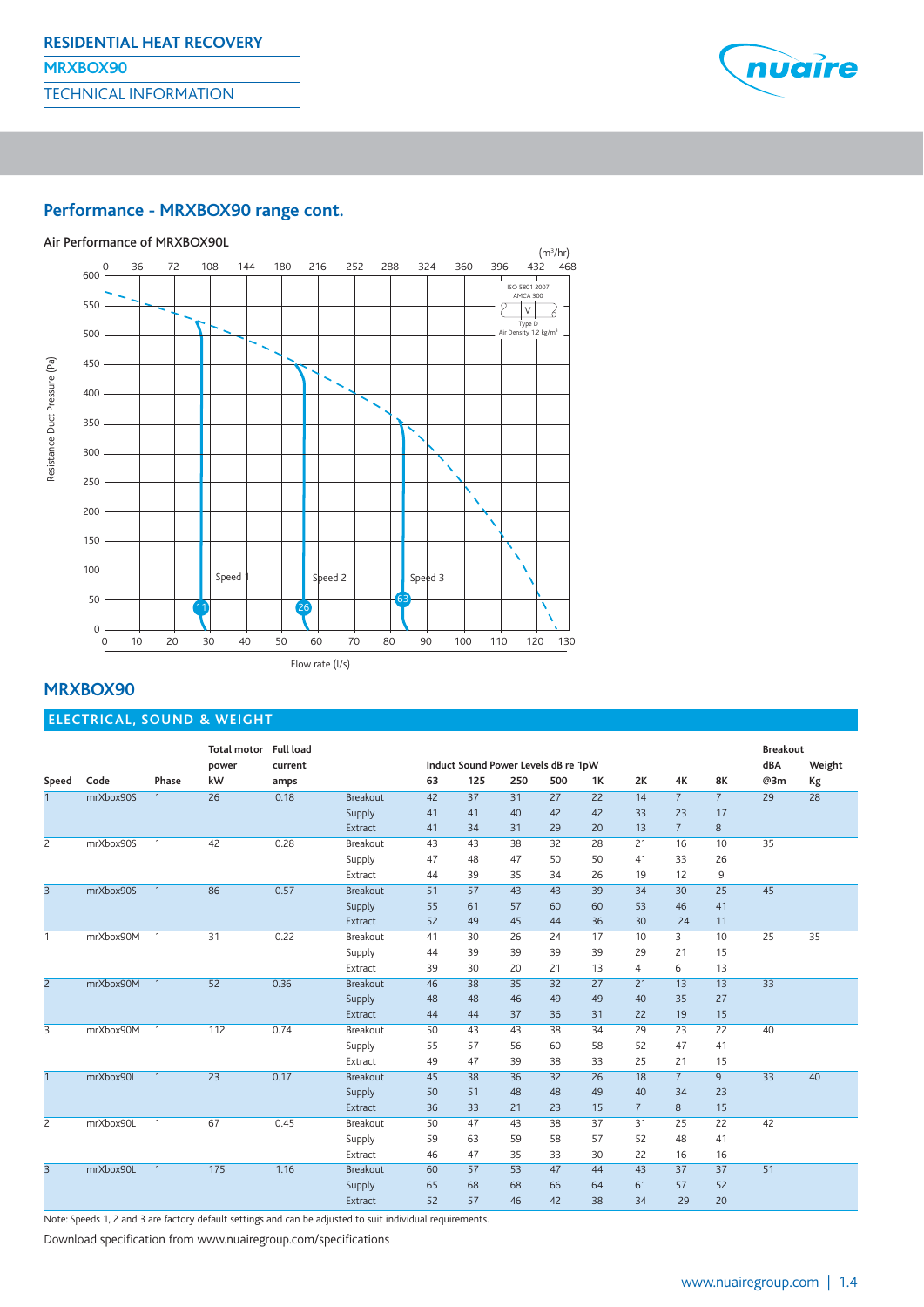#### **Dimensions (mm) MRXBOX90 range**

#### **Dimensional references:**



 $675$ 

20mm dia.

385

For wiring please log onto www.nuairegroup.com

 $\frac{1}{3}$ 

2